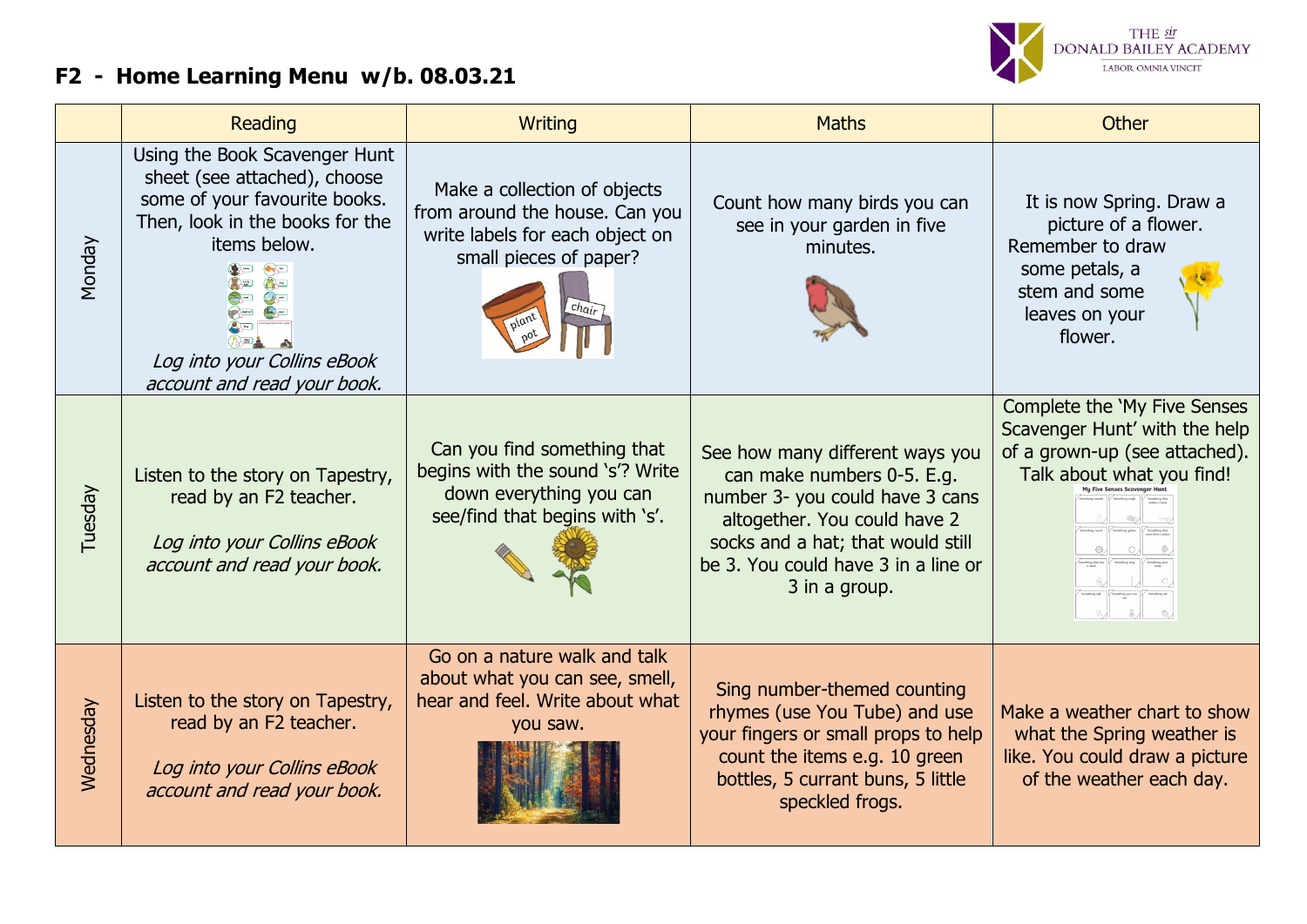| Thursday | Listen to the story on Tapestry,<br>read by an F2 teacher.<br>Log into your Collins eBook<br>account and read your book.                                                                                                                                                                                    | You have probably missed a lot<br>of your friends from school.<br>Draw them a picture and write<br>them a message.                                                | Go on the Top Marks website and<br>search 'Ladybird Spots'. Choose<br>one of the options to count,<br>match and order numbers.<br>Ladybird Spots<br>ounting   Matching   Ordering<br>6 to 10<br>6 to 10<br>1 to 10<br>1 to 10 | During Spring lots of animals<br>have their babies. Find out<br>the names of these baby<br>animals: duck, pig, sheep,<br>cow and horse.                                            |
|----------|-------------------------------------------------------------------------------------------------------------------------------------------------------------------------------------------------------------------------------------------------------------------------------------------------------------|-------------------------------------------------------------------------------------------------------------------------------------------------------------------|-------------------------------------------------------------------------------------------------------------------------------------------------------------------------------------------------------------------------------|------------------------------------------------------------------------------------------------------------------------------------------------------------------------------------|
| Friday   | Think about the books you have<br>listened to this week. Which one<br>did you like? Did you like the<br>characters? What happened in<br>the story? Complete a book<br>review and ask your adult to<br>record it and upload it to<br>Tapestry.<br>Log into your Collins eBook<br>account and read your book. | Go on a bug hunt! What bugs<br>can you find? Have a go at<br>writing these phonetically e.g.<br>w-ur-m (worm). You could also<br>write about what they look like! | Hide a teddy in the room and give<br>your adult directions to find it.<br>Use positional language, such as<br>inside, in front, next to, on, under,<br>between, behind, to help your<br>grown-up find the teddy.              | Go on to Purple Mash and<br>enter Mini-Mash (use your<br>child's log in on the back of<br>their diary). Click the 'Spring'<br>bar at the top and explore the<br>spring activities. |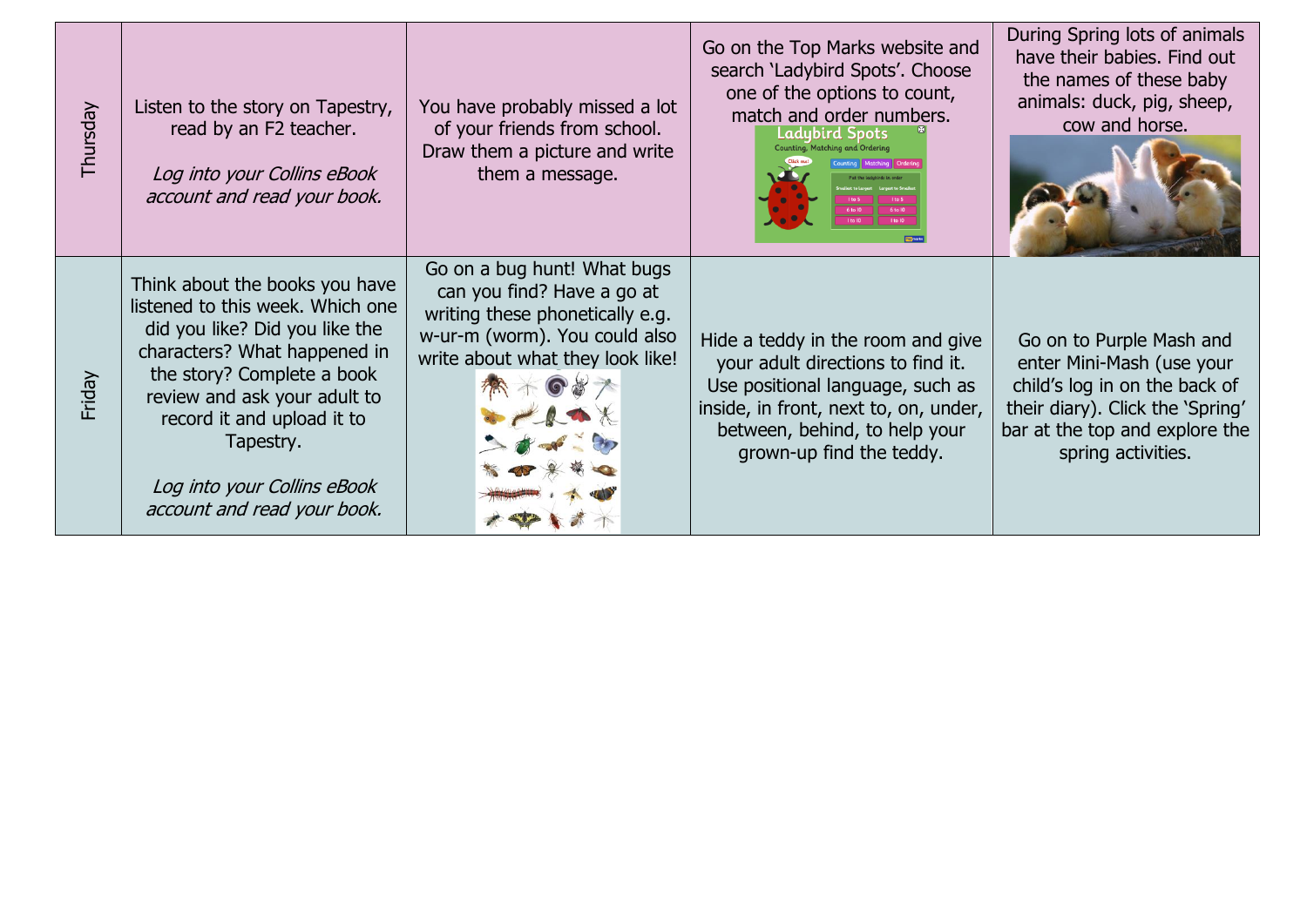